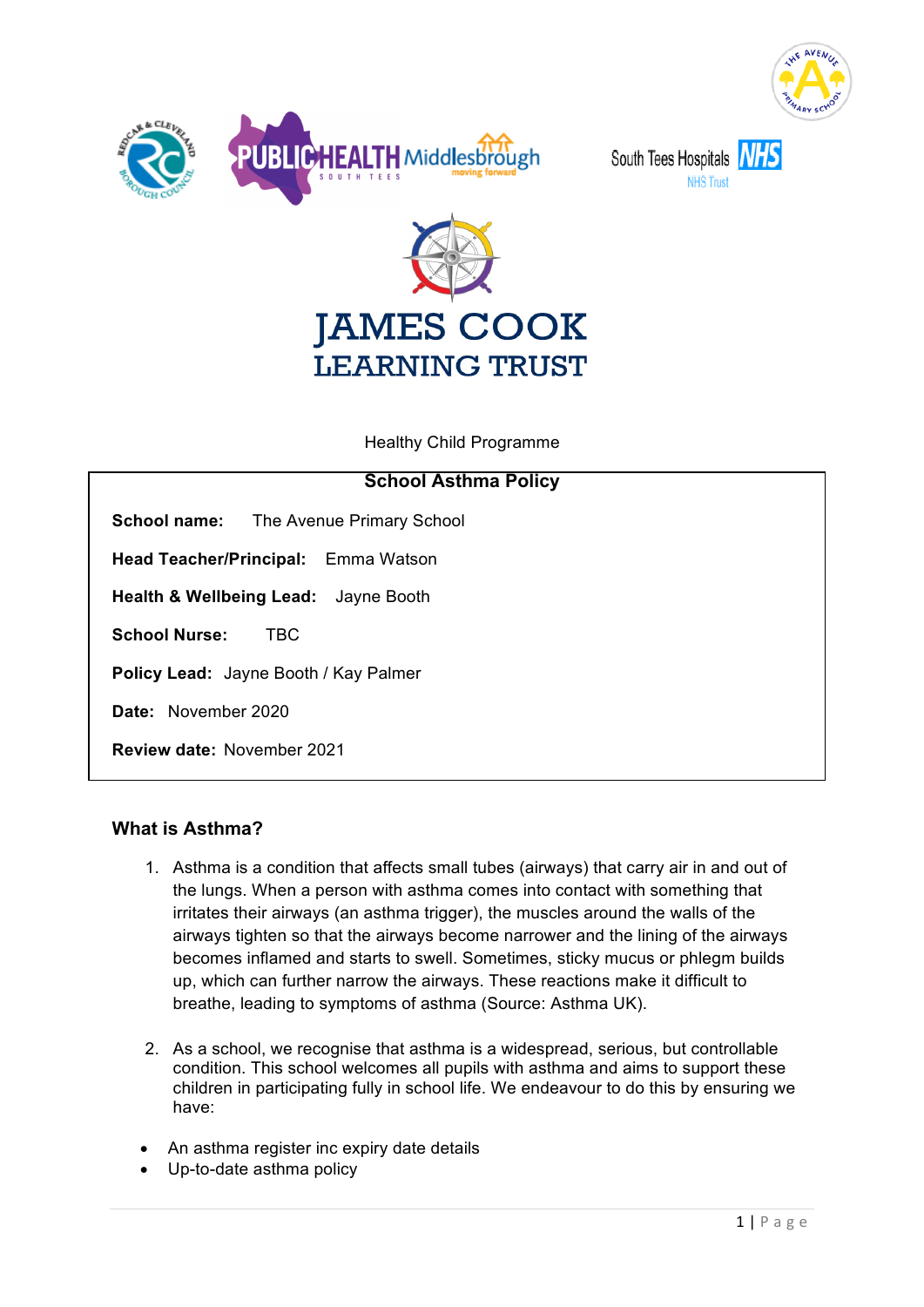

- An asthma lead
- All pupils have access to their reliever inhaler at all times in the classroom,
- All pupils have an up-to-date asthma action plan.
- An emergency salbutamol inhaler
- Ensure all staff have regular asthma training
- Promote asthma awareness to pupils, parents and staff (pupils know who in their class uses an inhaler and what to do if they see someone asthmatic struggling to breathe)

### **Asthma Register**

- 3. We have an asthma register of children within the school, which we update yearly. We do this by asking parents/carers if their child is diagnosed as asthmatic or has been prescribed a reliever inhaler. When parents/carers have confirmed that their child is asthmatic or has been prescribed a reliever inhaler we ensure that the pupil has been added to the asthma register and has:
	- An up-to-date copy of their personal asthma action plan,
	- Their reliever (salbutamol/terbutaline) **inhaler and spacer** in school,
	- Permission from the parents/carers to use the emergency salbutamol inhaler if they require it and their own inhaler is broken, out of date, empty or has been lost (*see back of policy*)

## **Asthma Lead**

- 4. This school has an asthma lead. This is Mrs Kay Palmer. It is the responsibility of the asthma lead to:
	- Manage the asthma register
	- Update the asthma policy (alongside Jayne Booth)
	- Manage the emergency salbutamol inhalers (*please refer to the Department of Health Guidance on the use of emergency salbutamol inhalers in schools, March 2015*)
	- Ensure measures are in place so that children have immediate access to their inhalers (inhaler bag in each classroom)

# **Medication and inhalers**

- 5. All children with asthma should have immediate access to their reliever (*usually blue*) inhaler at all times. The reliever inhaler is a fast acting medication that opens up the airways and makes it easier for the child to breathe (Source: Asthma UK).
- 6. Some children may have a number of other medications, which are taken morning and/or night, as prescribed by the doctor/nurse. These medications need to be taken regularly for maximum benefit.
- 7. Children should not bring their preventer inhaler to school as it should be taken at home as prescribed by their doctor/nurse. However, if the pupil is going on a residential trip, we are aware that they will need to take their preventer inhaler with them so they can continue taking it as prescribed. (Source: Asthma UK).
- 8. Parents should be encouraged to report to school if their child has started a new medication or a course of oral steroids in case of any side effects.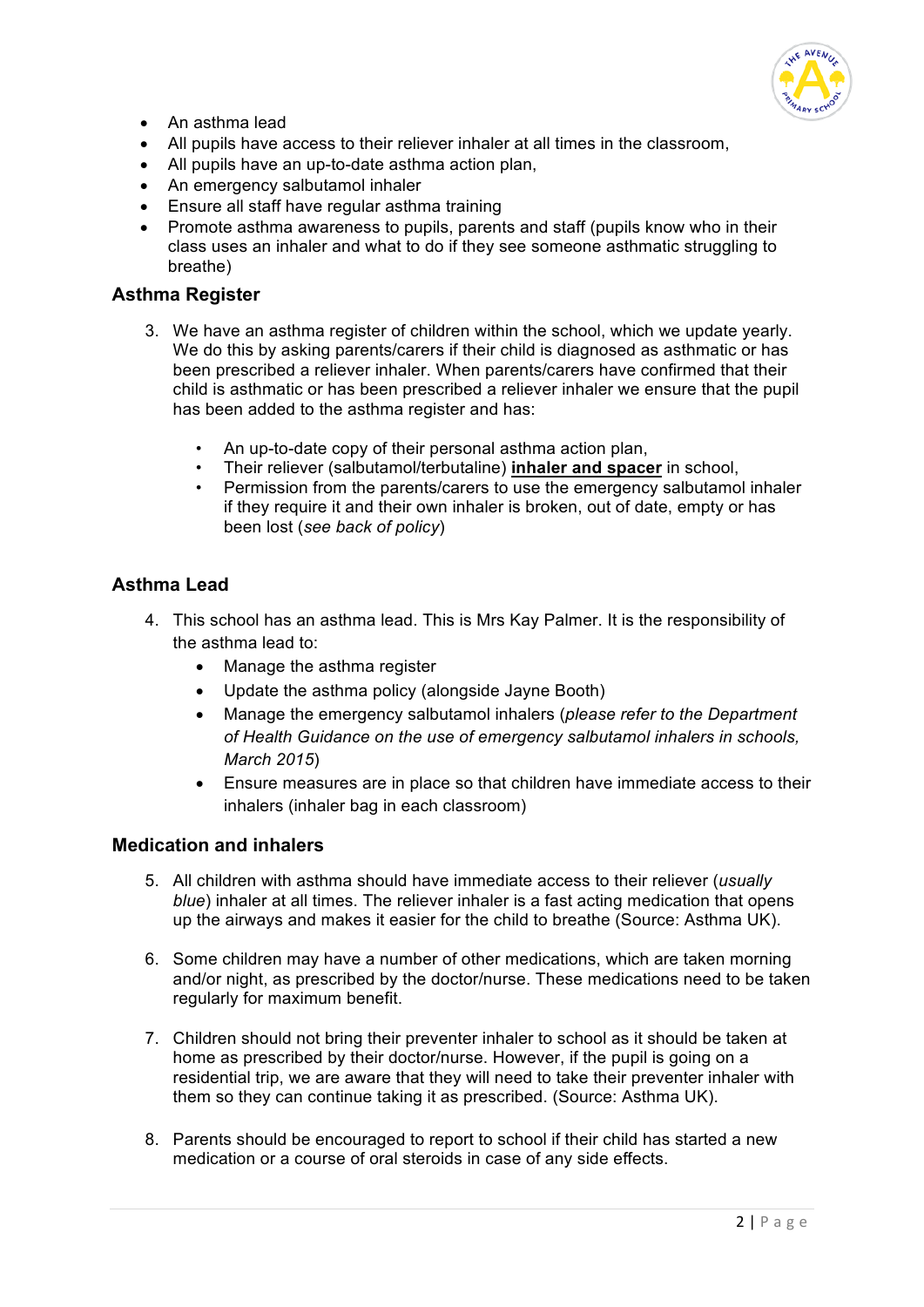

# **Asthma Action Plans**

9. Asthma UK evidence shows that if someone with asthma has a personal asthma action plan they are four times less likely to be admitted to hospital due to their asthma. As a school, we recognise that having to attend hospital can cause stress for a family and interrupt children's educational activities.

Therefore we believe it is essential that all children with asthma have a personal asthma action plan to ensure asthma is managed effectively within school to prevent hospital admissions (Source: Asthma UK).

# **Staff Training**

10. Staff will need regular asthma updates. The South Tees respiratory network will explore further, with schools, the approaches to facilitate training for schools.

## **School Environment**

- 11. The school does all that it can to ensure the school environment is favourable to pupils with asthma. The school has a definitive no-smoking policy. Pupil's asthma triggers will be recorded as part of their asthma action plans and the school will ensure that pupil's will not come into contact with their triggers, where possible.
- 12. We are aware that triggers can include:
	- Colds and infection
	- Dust and house dust mite
	- Pollen, spores and moulds
	- Feathers
	- Furry animals
	- Exercise, laughing
	- Stress
	- Cold air, change in the weather
	- Chemicals, glue, paint, aerosols
	- Food allergies
	- Fumes and cigarette smoke (Source: Asthma UK)
- 13. As part of our responsibility to ensure all children are kept safe within the school grounds and on trips away, a risk assessment will be performed by staff. These risk assessments will establish asthma triggers which the children could be exposed to and plans will be put in place to ensure these triggers are avoided, where possible.

## **Exercise and Activity**

- 14. Taking part in sports, games and activities is an essential part of school life for all pupils. All staff will know which children in their class have asthma and all PE teachers at the school will be aware of which pupils have asthma from the school's asthma register (Source: Asthma UK).
- 15. Pupils with asthma are encouraged to participate fully in all activities. PE teachers will remind pupils whose asthma is triggered by exercise to take their reliever inhaler and spacer before the lesson, and to thoroughly warm up and down before and after the lesson. It is agreed with PE staff that pupils will have their inhaler labelled and kept in a box at the site of the lesson. If a pupil needs to use their inhaler during PE lesson they will be encouraged to do so (Source: Asthma UK).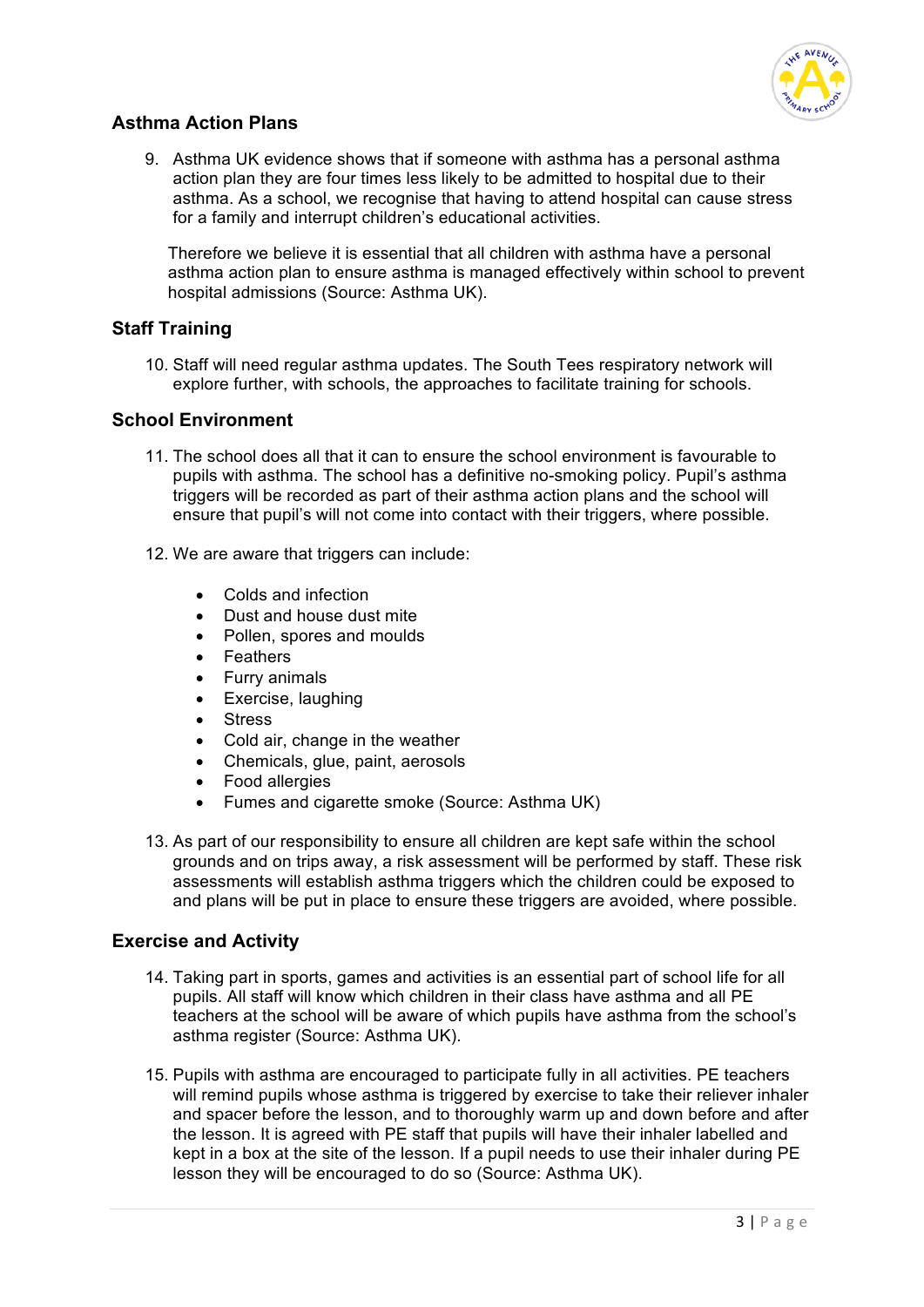

16. It is important that the school involve pupils with asthma as much as possible in and outside of school. The same rules apply for out of hours sport as during school hours PE (Source: Asthma UK).

## **When Asthma is affecting a Pupil's Education**

- 17. The school are aware that the aim of asthma medication is to allow people with asthma to live a normal life. Therefore, if we recognise that asthma is impacting on the pupils' lives, and they are unable to take part in activities, tired during the day, or falling behind in lessons we will discuss this with parents/carers, the school nurse, with consent, and suggest they make an appointment with their asthma nurse/doctor. It may simply be that the pupil needs an asthma review, to review inhaler technique, review medication or an updated Personal Asthma Action Plan, to improve their symptoms.
- *18. However, the school recognises that pupils with asthma could be classed as having a disability due to their asthma as defined by the Equality Act 2010, and therefore may have additional needs because of their asthma.*

## **Emergency Salbutamol Inhaler in School**

19. As a school, we are aware of the guidance, '*The use of emergency salbutamol inhalers in schools from the Department of Health' (March, 2015),* which gives guidance on the use of emergency salbutamol inhalers in schools. The document can be found on: https://www.gov.uk/government/uploads/system/uploads/attachment\_data/file/41646

8/emergency inhalers in schools.pdf. We have summarised key points from this policy below.

20. As a school, we are able to purchase salbutamol inhalers and spacers from community pharmacists without a prescription. We can do this using the NHS request form for schools issued by the Department of Health.

We have 2 emergency kits, one in the EYFS intervention room and one in the staffroom medical cupboard (both are easily accessible)

Each kit contains:

- A salbutamol metered dose inhaler;
- At least two spacers compatible with the inhaler;
- Instructions on using the inhaler and spacer;
- A checklist of inhalers and their expiry date
- A note of the arrangements for replacing the inhaler and spacers;
- A list of children permitted to use the emergency inhaler:
- A record of administration (kept in the office in the asthma folder)
- 21. We understand that salbutamol is a relatively safe medicine, particularly if inhaled, but all medicines can have some adverse effects. Those of inhaled salbutamol are well known, tend to be mild and temporary and are not likely to cause serious harm. The child may feel a bit shaky or may tremble, or they may say that they feel their heart is beating faster.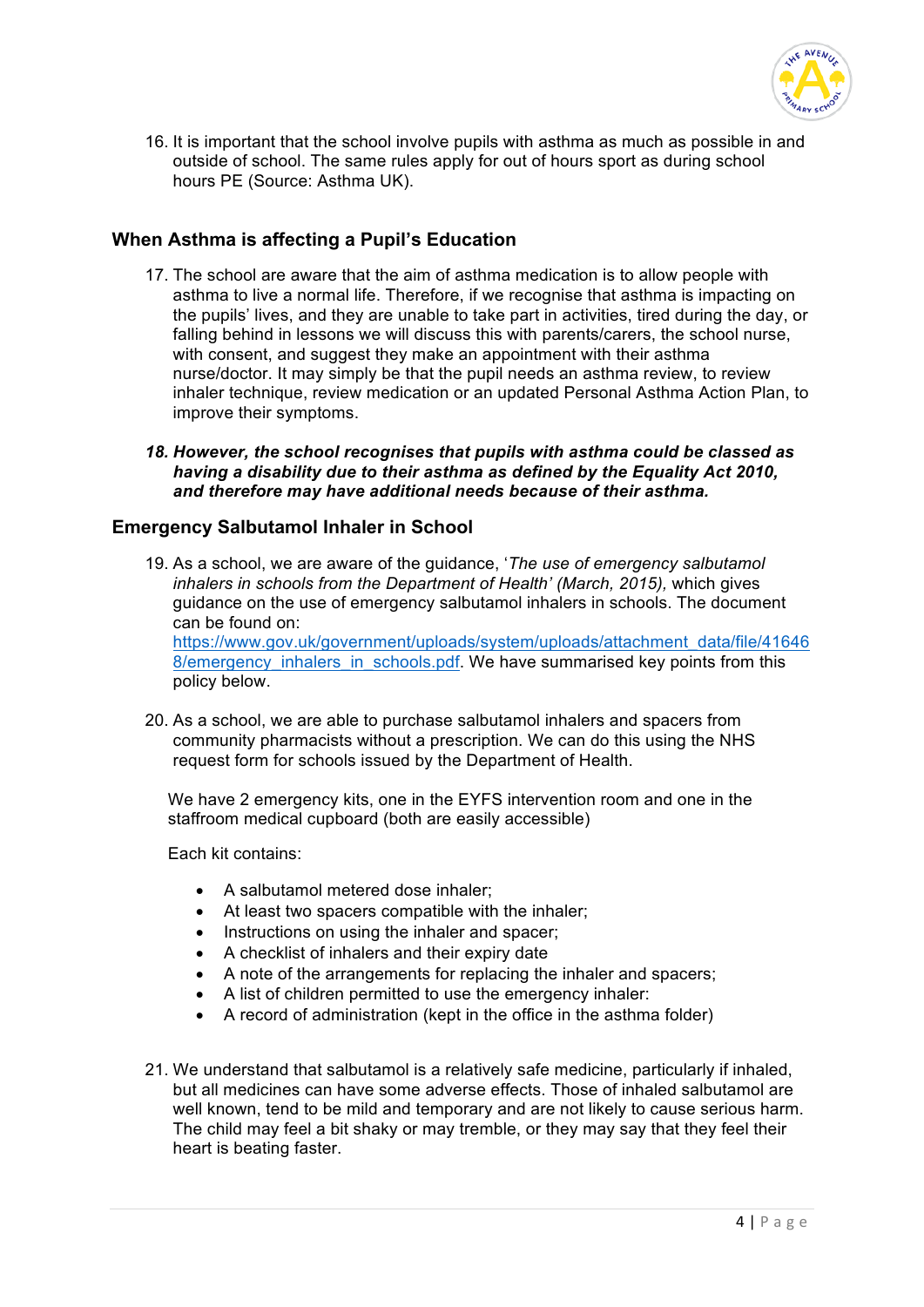

**We will ensure that the emergency salbutamol inhaler** *is ONLY used by children who have been diagnosed with asthma OR who have been prescribed a reliever inhaler AND for whom written parental consent for use of emergency inhaler has been given.* 

**Children must be accompanied to the medical area next to the office to use the emergency inhaler by a member of staff.** 

- 22. The school's *Asthma Lead, Mrs Palmer* will ensure that:
	- Every half-term the inhaler and spacers are present and in working order
	- Replacement inhalers are obtained when expiry dates approach;
	- Replacement spacers are ordered when stock is low.
	- The plastic inhaler housing (which holds the canister) has been cleaned, dried and returned to storage following use, or that replacements are available if necessary.
	- Before using a salbutamol inhaler for the first time, or if it has not been used for 2 weeks or more, shake and release 2 puffs of medicine into the air

Any puffs should be documented so that it can be monitored when the inhaler is running out.

We use disposable spacers in school. The inhaler can be reused, so long as it has not come into contact with any bodily fluids. Following use, the inhaler canister will be removed and the plastic inhaler housing and cap will be washed in warm running water, and left to dry in air in a clean safe place. The canister will be returned to the housing when dry and the cap replaced. Spent inhalers will be returned to the pharmacy to be recycled.

The name(s) of these children will be clearly written in our emergency kit(s). The parents/carers will always be informed by telephone if their child has used the emergency inhaler, so that this information can also be passed onto the GP.

## **Common 'Day to Day' Symptoms of Asthma**

- 23. As a school, we require that children with asthma have a personal asthma action plan which can be provided by their doctor / nurse. These plans inform us of the day-to-day symptoms of each child's asthma and how to respond to them on an individual basis. We will also send home our own information and consent form for every child with asthma each school year *(see Appendix 1)*. This needs to be returned immediately and kept with our asthma register.
- 24. The most common day-to-day symptoms of asthma are:
	- Dry cough
	- Wheeze (a 'whistle' heard on breathing out) often when exercising
	- Shortness of breath when exposed to a trigger or exercising
	- Tight chest

These symptoms are usually responsive to the use of the child's inhaler and rest (e.g. stopping exercise). As per Department of Health Guidance, they would not usually require the child to be sent home from school or to need urgent medical attention.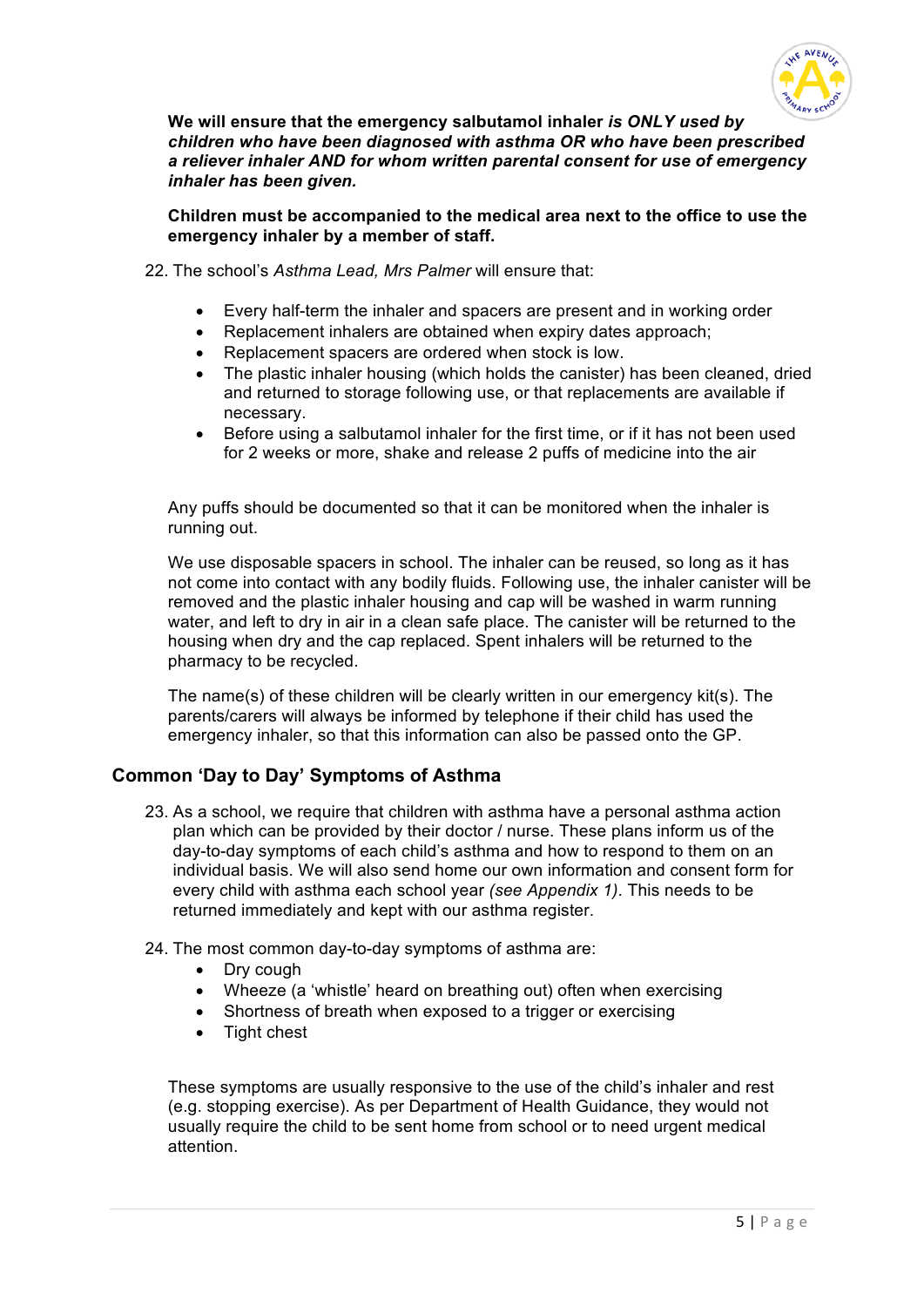

# **Asthma Attacks**

- 25. The school recognises that if all of the above is in place, we should be able to support pupils with their asthma and hopefully prevent them from having an asthma attack. However, we are prepared to deal with asthma attacks should they occur.
- 26. All staff will receive an asthma update annually, and as part of this training, they are taught how to recognise and manage an asthma attack. In addition, guidance will be displayed in the staff room *(see Appendix 2)*.

#### 27. **The department of health Guidance on the use of emergency salbutamol inhalers in schools (March 2015) states the signs of an asthma attack are:**

- Persistent cough (when at rest)
- A wheezing sound coming from the chest (when at rest)
- Difficulty breathing (the child could be breathing fast and with effort, using all accessory muscles in the upper body).
- Nasal flaring.
- Unable to talk or complete sentences. Some children will go very quiet
- May try to tell you that their chest 'feels tight' (younger children may express this as tummy ache)

If the child is showing these symptoms, we will follow the guidance for responding to an asthma attack recorded below.

#### 28. **The Guidance goes on to explain that in the event of an asthma attack:**

- Keep calm and reassure the child
- Encourage the child to sit up and slightly forward
- Use the child's own inhaler if not available, use the emergency inhaler
- Remain with the child while the inhaler and spacer are brought to them
- \*Shake the inhaler and remove the cap
- Place the mouthpiece between the lips with a good seal, or place the mask securely over the nose and mouth
- Immediately help the child to take two puffs of salbutamol via the spacer, one at a time (1 puff to 5 breaths or 20 seconds per dose with mask )
- If there is no improvement, repeat these steps (up to a maximum of 10 puffs)
- Continue to stay calm and reassure the child. Stay with the child until they feel better. The child can return to school activities when they feel better.
- If you have had to treat a child for an asthma attack in school, it is important that we inform the parents/carers and advise them that they should make an appointment with the GP
- If the child has had to use 6 puffs or more in 4 hours the parents should be made aware and they should be seen by their doctor/nurse. If the child does not feel better or you are worried at ANYTIME before you have reached 10 puffs, call 999 FOR AN AMBULANCE and call for parents/carers.
- If an ambulance does not arrive in 10 minutes give another 10 puffs in the same way
- A member of staff will accompany a child taken to hospital in an ambulance and stay with them until a parent or carer arrives.

#### However, we also recognise that we may need to call an ambulance immediately and commence the asthma attack procedure without delay if the child:

- Cannot speak /short sentences
- Symptoms getting worse quickly
- Appears exhausted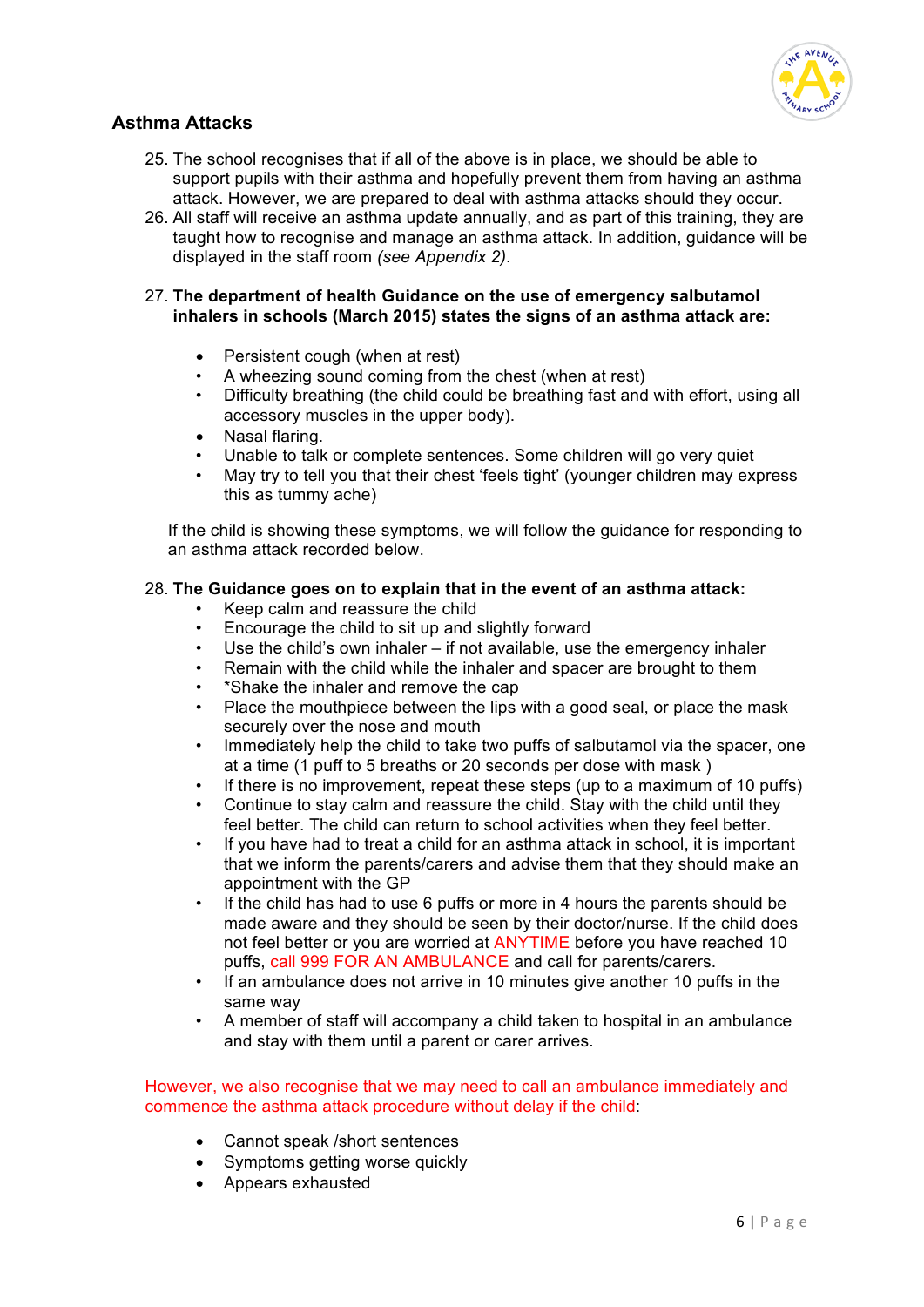

- Has a blue/white tinge around lips
- Has collapsed

# **References**

- 1. Asthma UK website (2015)
- 2. Asthma UK (2006) School Policy Guidelines.
- 3. BTS/SIGN asthma Guideline
- 4. Department of Health (2014) Guidance on the use of emergency salbutamol inhaler in schools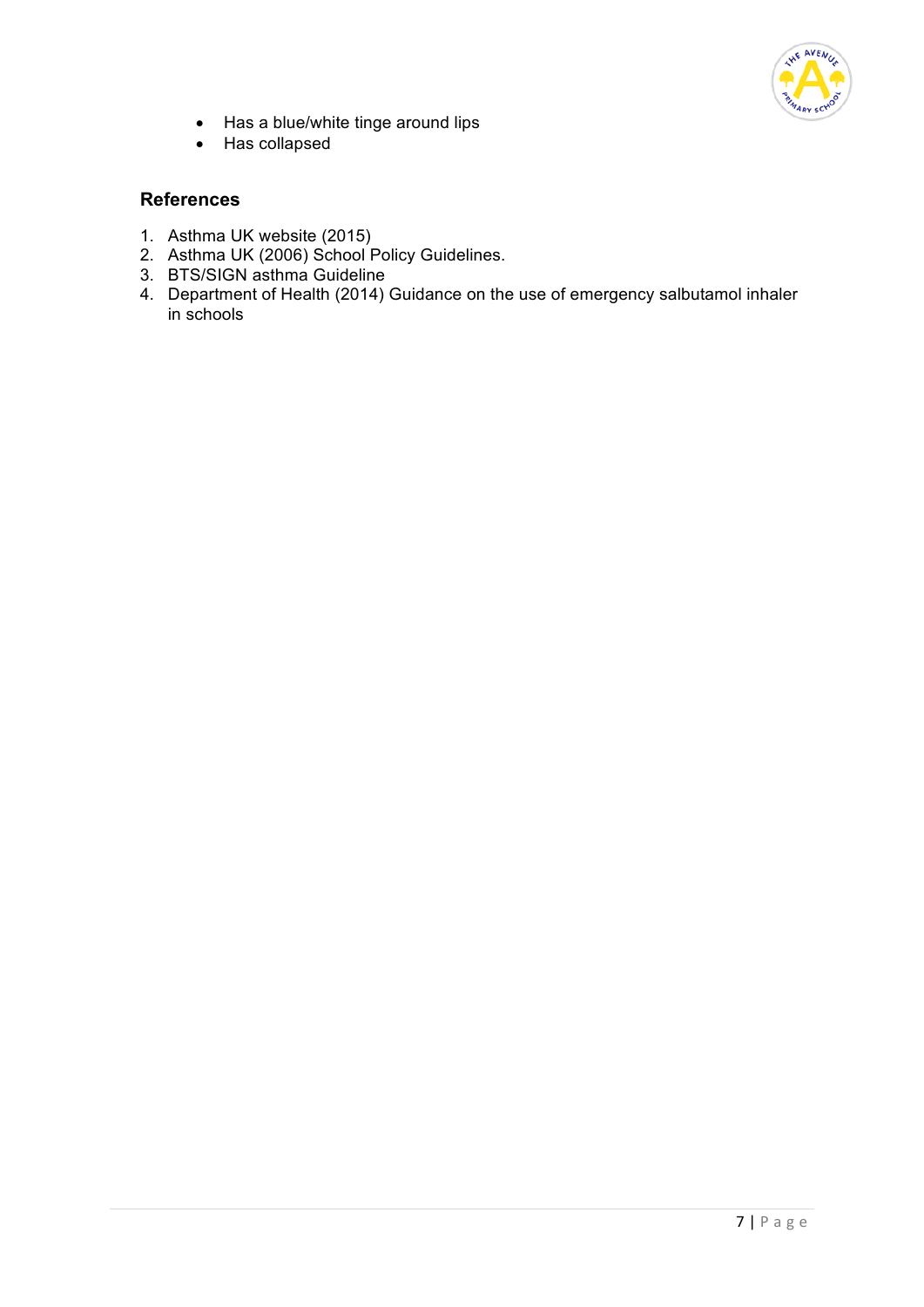

# **APPENDIX 1**

## **School Action Plan Date:**

What are the signs that you/your child may be having an asthma attack?

Are there any key words that you/your child may use to express their asthma symptoms?

| What is the name of your/your child's reliever medicine and the device? |     |     |
|-------------------------------------------------------------------------|-----|-----|
| Does your child have a spacer device? (please circle)                   | Yes | Nο  |
| Does your child need help using their inhaler? (please circle)          | Yes | No. |

What are your/your child's known asthma triggers?

Do you/ your child need to take their reliever medicine before exercise? (please circle) Yes No

If YES, Warm up properly and take 2 puffs (1 at a time) of the reliever inhaler 15 minutes before any exercise unless otherwise indicated below:

I give my consent for school staff to administer/assist my child with their own reliever inhaler as required. Their inhaler is clearly labelled and in date.

Signed……………………………………Date…………………………………………………………… Print Name………………………………Relationship to child…………………………………….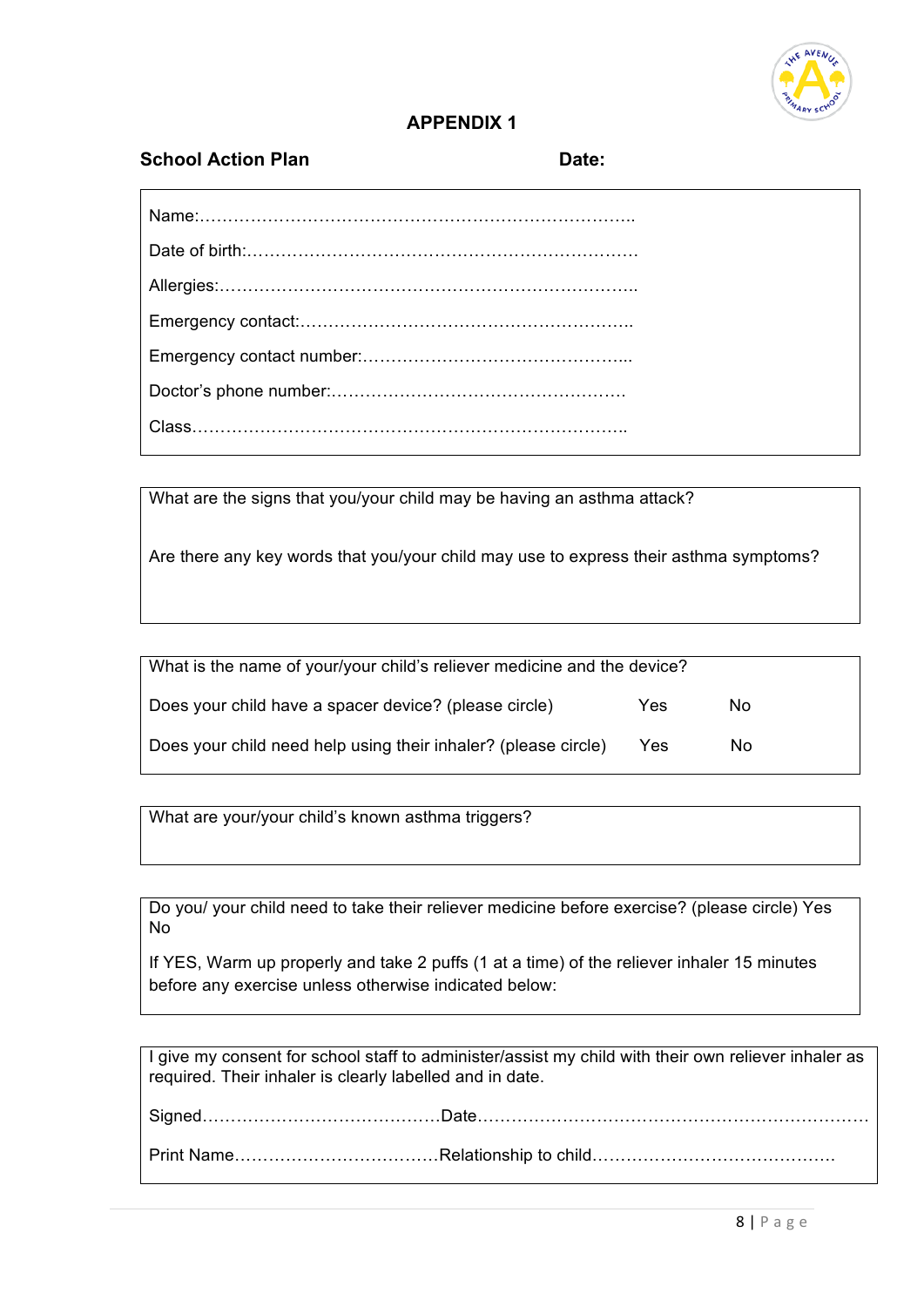

#### **Consent Form**

#### **Use of Emergency Salbutamol Inhaler**

#### **Child showing symptoms of asthma/having asthma attack**

- 1. I can confirm that my child has been diagnosed with asthma/has been prescribed an inhaler (delete as appropriate)
- 2. My Child has a working, in-date inhaler, clearly labelled with their name, which they will bring with them to school every day/that will be left at school (delete as appropriate)
- 3. In the event of my child displaying symptoms of asthma, and if their inhaler is not available or is unusable, I consent for my child to receive salbutamol from an emergency inhaler held by the school for such emergencies

| Parent's address and contact details: |
|---------------------------------------|
|                                       |
|                                       |
|                                       |
|                                       |
|                                       |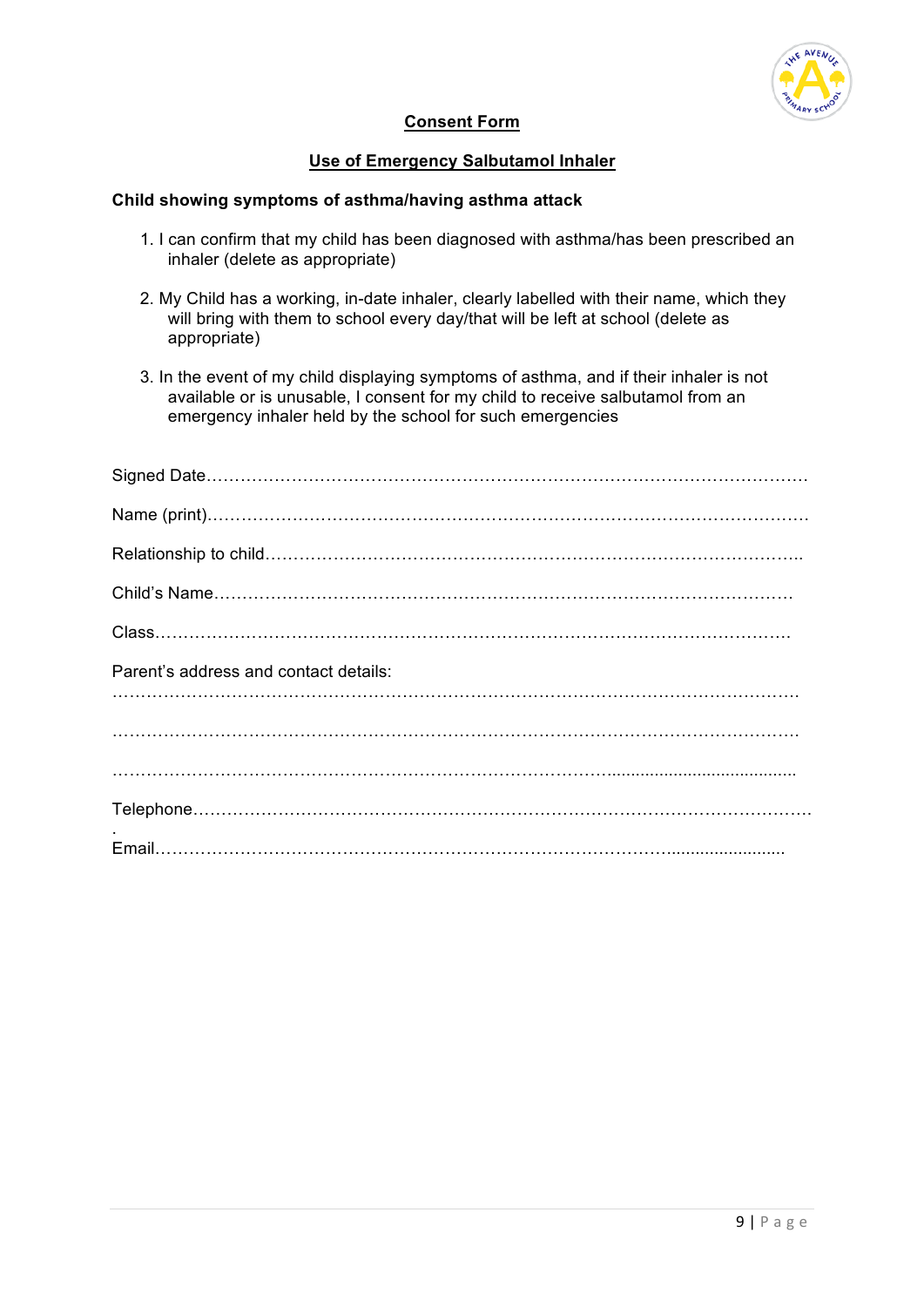

# **APPENDIX 2**

# **Symptoms of an Asthma Attack**

- Not all symptoms listed have to be present for this to be an asthma attack
- Symptoms can get worse very quickly
- If in doubt, give emergency treatment.
- Side effects from salbutamol tend to be mild and temporary. These side effects include feeling shaky, or stating that the heart is beating faster.

#### **Cough**

A dry persistent cough may be a sign of an asthma attack.

#### **Chest tightness or pain**

This may be described by a child in many ways including a 'tight chest', 'chest pain', tummy ache.

#### **Shortness of breath**

A child may say that it feels like it's difficult to breathe, or that their breath has 'gone away'.

#### **Wheeze**

A wheeze sounds like a whistling noise, usually heard when a child is breathing out. A child having an asthma attack may, or may not be wheezing.

#### **Increased effort of breathing**

This can be seen when there is sucking in between ribs or under ribs or at the base of the throat. The chest may be rising and falling fast and in younger children, the stomach may be obviously moving in and out. Nasal flaring.

#### **Difficulty in speaking**

The child may not be able to speak in full sentences.

#### **Struggling to breathe**

The child may be gasping for air or exhausted from the effort of breathing.

CALL AN AMBULANCE IMMEDIATELY, WHILST GIVING EMERGENCY TREATMENT IF THE CHILD

- Appears exhausted
- Has blue/white tinge around the lips
- Is going blue
- Has collapsed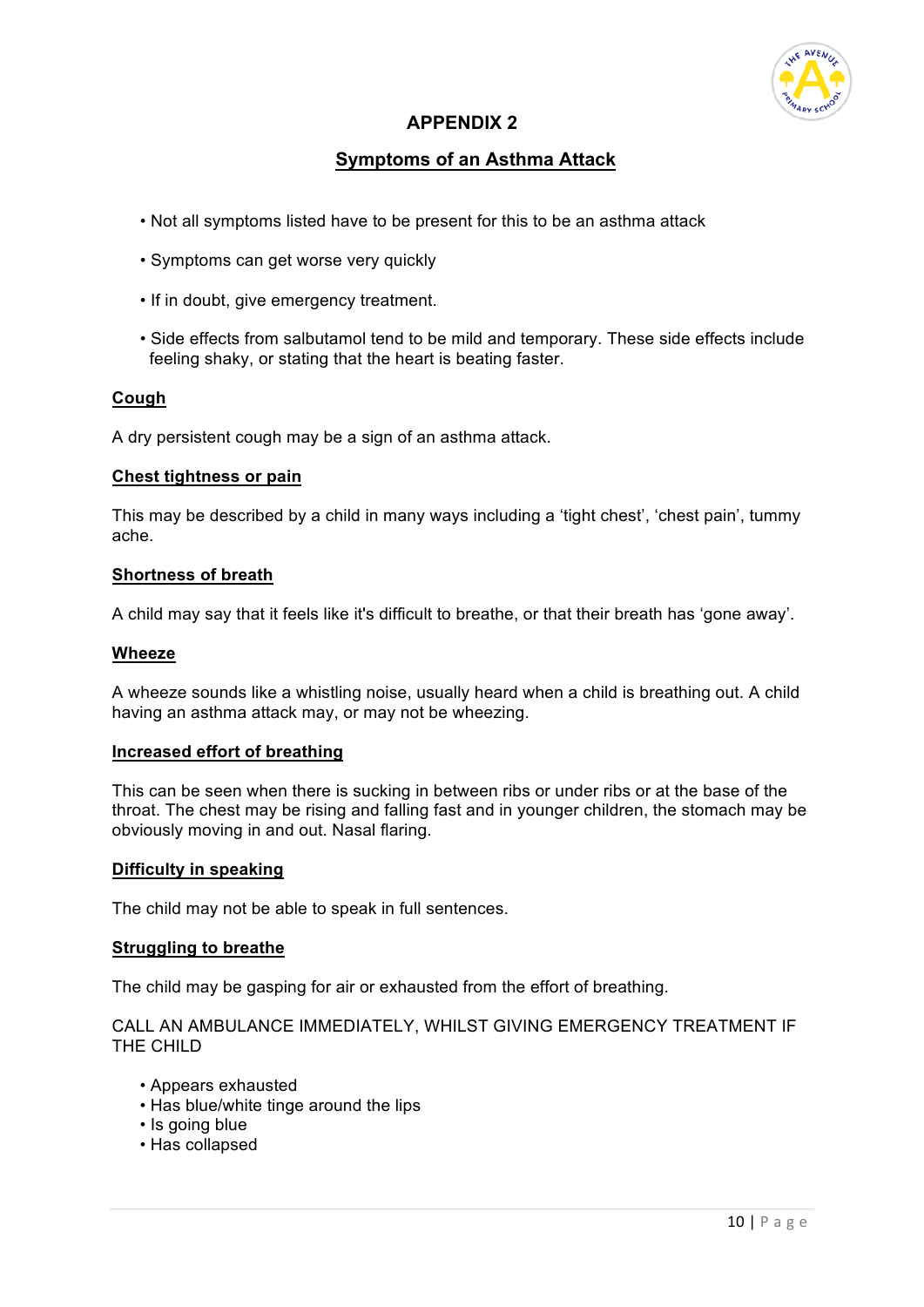

# **Administering Reliever Inhaled Therapy through a Spacer**

A metered dose inhaler can be used through a spacer device. **If the inhaler has not been used for 2 weeks then press the inhaler twice into the air to clear it.** 

| A Spacer without a mask |
|-------------------------|
| might be -              |
| Small spacers:          |
| $\cdot$ Pink            |
| • Green                 |
| • Blue                  |
| Large spacer:           |
| • Clear                 |
|                         |



- 1. Keep calm and reassure the child
- 2. Encourage the child to sit up
- 3. Remove cap from inhaler
- 4. Shake inhaler and place it in the end of the spacer
- 5. Place mouthpiece in mouth with a good seal,
- 6. Press the canister encouraging the child to continue to breathe in and out for 5 slow breaths.
- 7. Remove the spacer.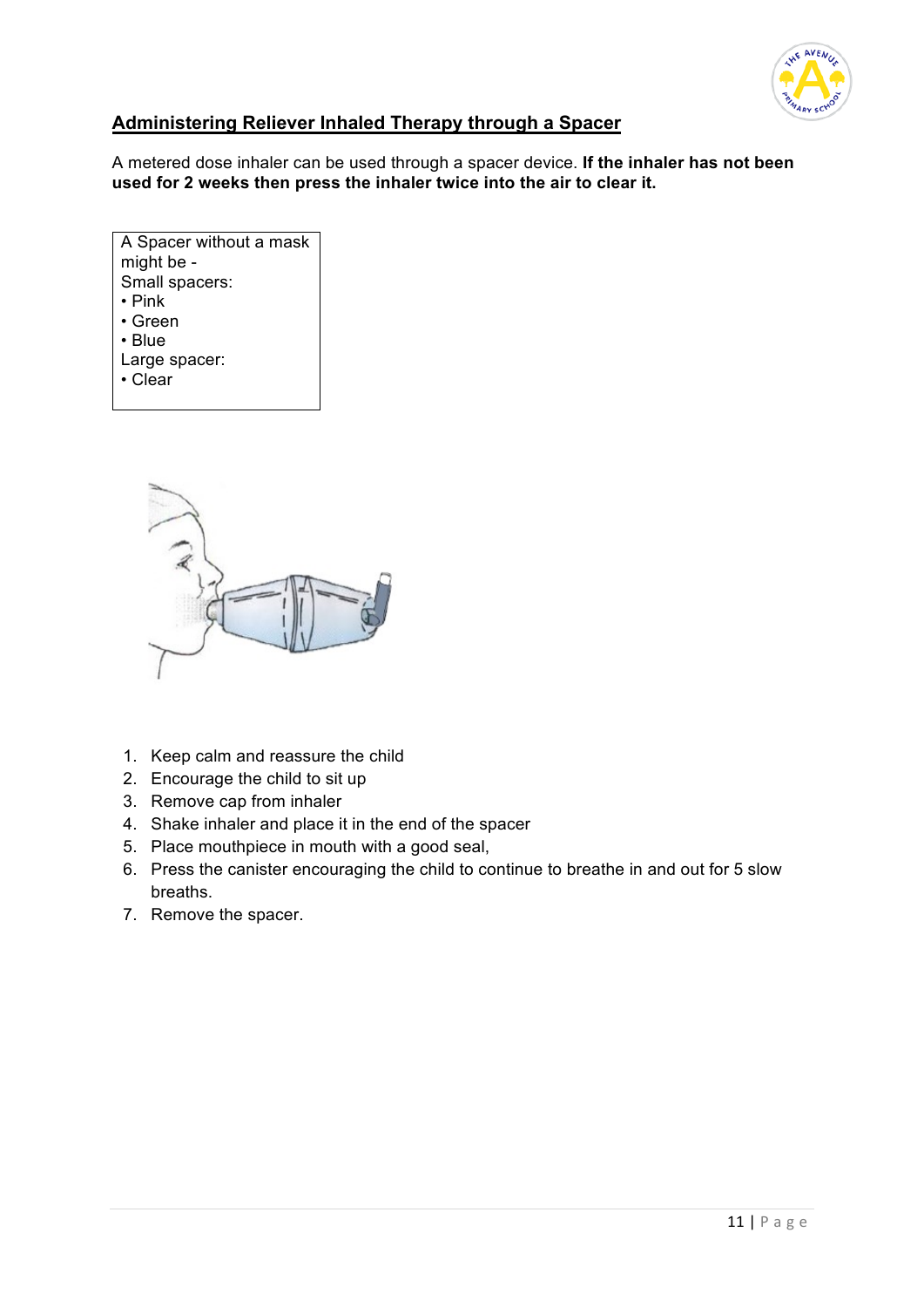

#### A spacer with mask small spacer and large spacer







- 1. Keep calm and reassure the child
- 2. Encourage the child to sit up
- 3. Remove cap from inhaler
- 4. Shake inhaler and place it in the end of the spacer
- 5. Place mask over nose and mouth with a good seal, (Tipping inhaler end of the spacer up)
- 6. Press the canister encouraging the child to continue to breathe in and out for 20 seconds
- 8. Remove the spacer from the face.
- 9. Repeat from step 1 until the dose needed has been given.

Depending on responses, steps 2-7 can be repeated according to response up to 10 puffs.

If there is no improvement **CALL 999.** If help does not arrive in 10 minutes give another 10 puffs in the same way.

If the child does not feel better or you are worried **ANYTIME** before you have reached 10 puffs, **call 999 for an ambulance and continue to treat as above.**